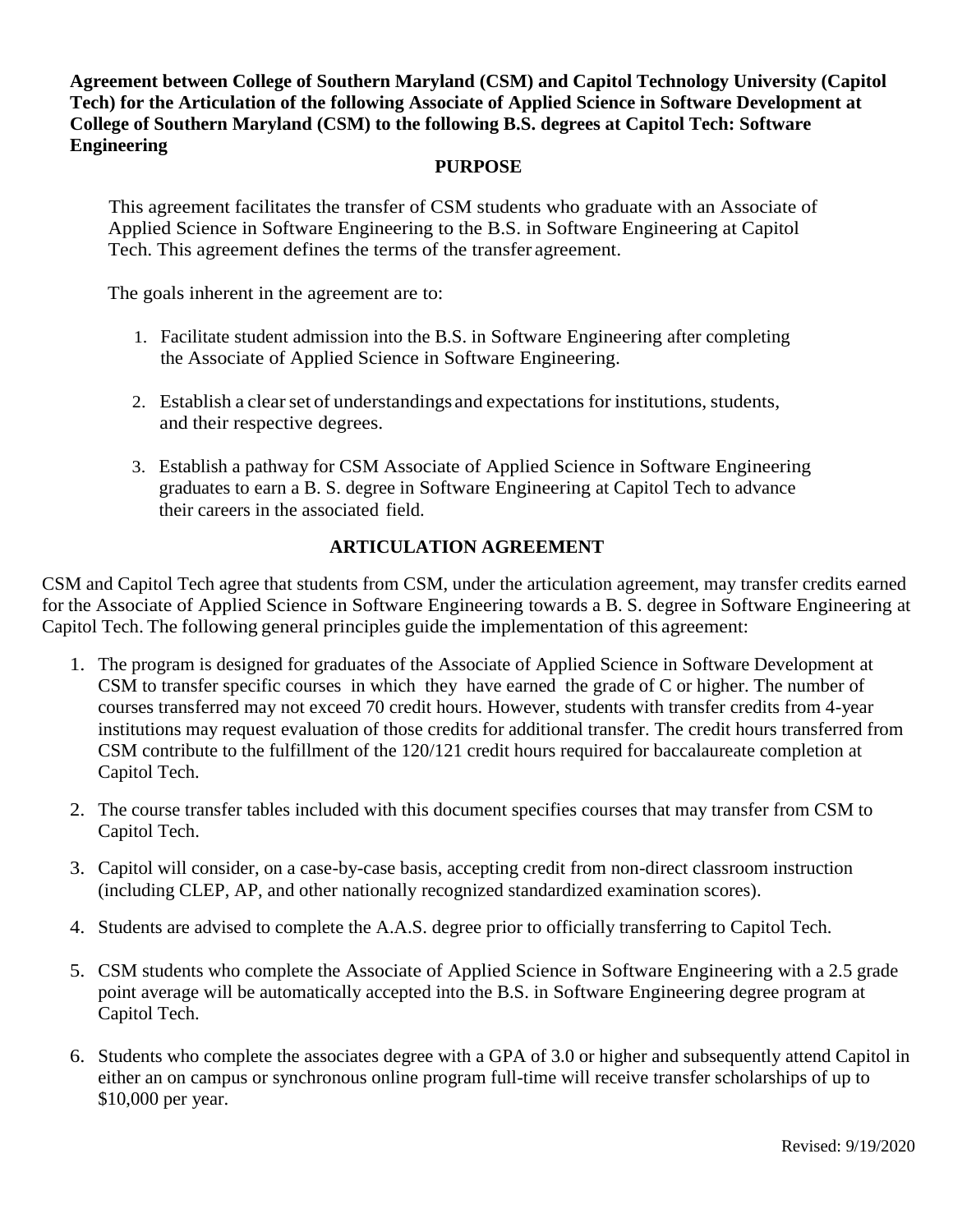- 7. Students who transfer to Capitol's asynchronous eight-week term programs will qualify for the partner tuition rate (\$360 per credit hour for 2020-2021)
- 8. At the request of CSM, Capitol Tech will provide general information on the academic progress of CSM students enrolled in any of the Capitol Tech's B.S. programs. Any feedback must adhere to FERPA requirements.
- 9. The Capitol Tech BS in Construction Safety is a Board of Certified Safety Professionals (BCPS) QAP program. Upon graduation, graduates of a BCPS QAP program like this are eligible to apply for the Graduate Safety Practitioner® (GSP®), a BCSP-approved credential necessary to apply for the Certified Safety Professional® (CSP®). In order for Capitol Tech to obtain this status, all the safety, math, and science courses we offer in this program include their mandatory criteria.
- 10.CSM and Capitol Tech agree to monitor the performance of this agreement when any changes to program curriculum occur.
- 11.CSM and Capitol Tech agree to publicize this agreement on their web sites.
- 12.The course transfer tables are subject to a five-year review for updating and revising as necessary by the appropriate CSM and Capitol Tech officials without affecting the signed agreement.
- 13.Either party may terminate the agreement with 60 days advance written notice to the other. Termination of the agreement will not affect any students currently enrolled in the Associate of Applied Science in Software Engineering who are taking courses at Capitol or who are accepted into the Bachelor of Science in Software Engineering at Capitol Tech.
- 14.This agreement becomes effective on the date that the last authorizing party has signed the agreement. The last signer will write the date on the signature page.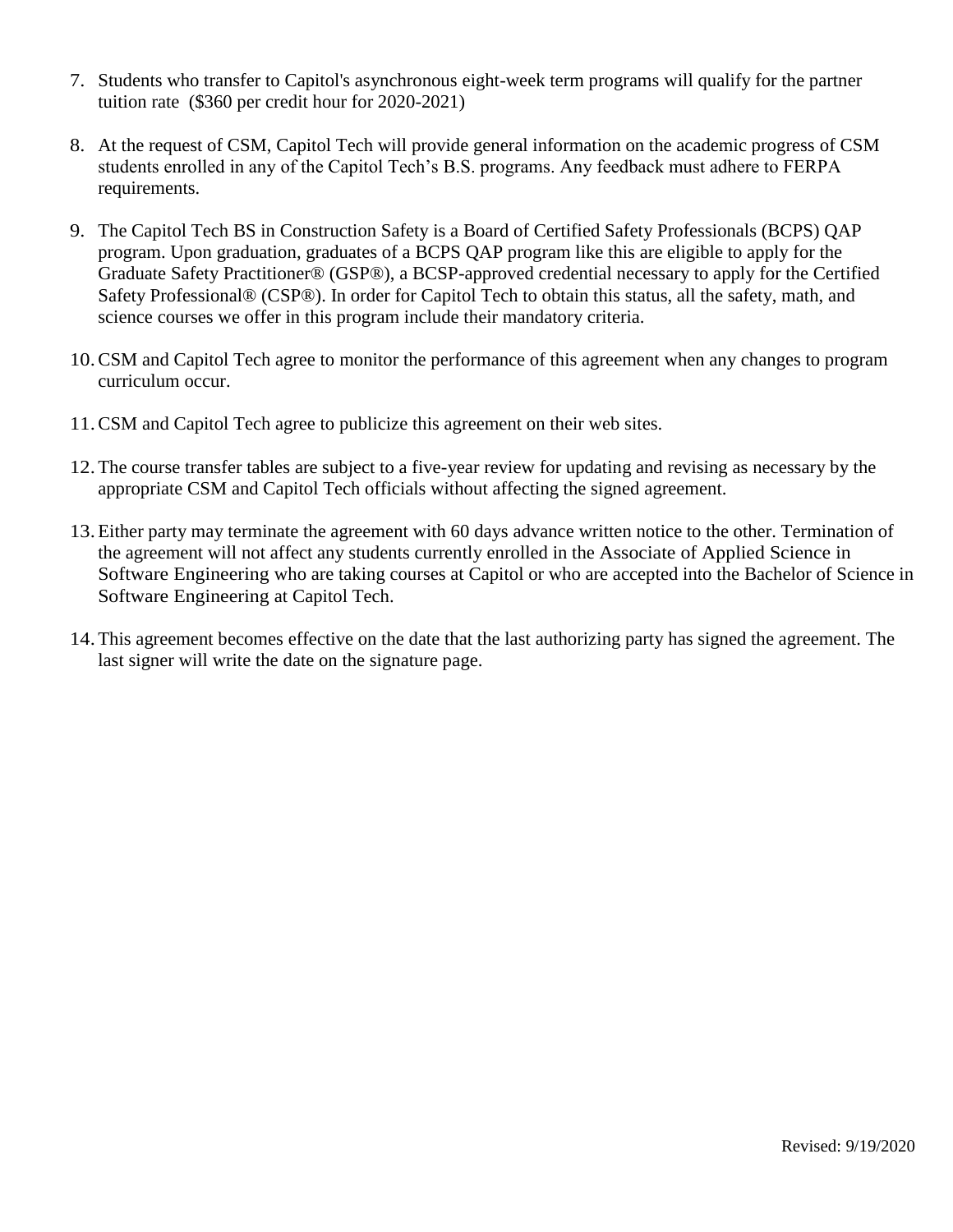| <b>COURSE NUMBER, TITLE and NUMBER of CREDITS</b>                                                                                |                                               | <b>COURSE NUMBER, TITLE and NUMBER of CREDITS</b> |                                                |
|----------------------------------------------------------------------------------------------------------------------------------|-----------------------------------------------|---------------------------------------------------|------------------------------------------------|
| <b>Technical Prerequisites</b>                                                                                                   | <b>6 Credits</b><br><b>Transferred Course</b> | <b>Math/Science</b>                               | <b>30 Credits</b><br><b>Transferred Course</b> |
| EL-204 Digital Electronics (3)                                                                                                   |                                               | Science or Math Elective (3)                      | <b>SCE-1010</b>                                |
| EL-262 Microprocessors/Microassembly (3)                                                                                         |                                               | MA-114 Algebra/Trigonometry (4)                   | MTH-1150                                       |
| <b>Computers/Software</b>                                                                                                        | 39 Credits                                    | MA-124 Discrete Math (3)                          |                                                |
| CS-130 Intro to Programming Using Java (3)                                                                                       | CSC-1110                                      | MA-128 Intro to Statistics (3)                    | MTH-1015                                       |
| $CS-150$ Intro to Programming Using C (3)                                                                                        | CSC-2591                                      | MA-261 Calculus I (4)                             |                                                |
| CS-200 Programming in $C++$ (3)                                                                                                  | CSC-1390                                      | MA-262 Calculus II (4)                            |                                                |
| CS 250 Intro Net Programming with C (3) OR<br>CS 356 Dynamic Web Page Development (3) OR<br>CT 406 WEB Programming Languages (3) | <b>ITS-2492</b>                               | PH-201 General Physics I (3)                      |                                                |
| CS-220 Database Management (3)                                                                                                   | <b>ITS-1120</b>                               | PH-202 General Physics II (3)                     |                                                |
| CS-225 Intermediate Java Programming (3)                                                                                         | CSC-2592                                      | Science or Math Elective (3)                      |                                                |
| CS-230 Data Structures (3)                                                                                                       |                                               |                                                   |                                                |
| CS-310 Computer Algorithms (3)                                                                                                   | CSC-2740                                      | <b>Humanities/Social Sciences</b>                 | <b>18 Credits</b>                              |
| CS-330 IPhone App Development (3) OR<br>CS 305 Android App Development (3)                                                       |                                               | <b>HU-331 OR</b><br>HU-332 Arts and Ideas (3)     |                                                |
| CS-405 Intro/Software Design w/UML (3)                                                                                           |                                               | SS-351 Ethics (3)                                 |                                                |
| CS-418 Operating Systems (3)                                                                                                     |                                               | Social Science Elective (3)                       | <b>ECN-1015</b>                                |
| $CT-152$ Intro/Unix (3)                                                                                                          |                                               | Social Science Elective (3)                       |                                                |
| CT-376 JavaScript (3)                                                                                                            | ITS-2690                                      | Humanities Elective (3)                           | COM-1350                                       |
| <b>Engineering</b>                                                                                                               | 21 Credits                                    | Humanities Elective (3)                           |                                                |
| SE-351 Software Testing (3)                                                                                                      |                                               |                                                   |                                                |
| CS-406 Requirements/Resource Analysis (3)                                                                                        |                                               | <b>English Communications</b>                     | <b>6 Credits</b>                               |
| CS-452 Agile Methods (3)                                                                                                         |                                               | EN-101 English Communications I (3)               | <b>ENG-1010</b>                                |
| SE-321 Human Computer Interaction (3)                                                                                            |                                               | EN-102 English Communications II (3)              | <b>ENG-2050</b>                                |
| SE-457 Senior Design Project I (3)                                                                                               |                                               |                                                   |                                                |
| SE-458 Senior Design Project II (3)                                                                                              |                                               |                                                   |                                                |
| Software Elective (3)                                                                                                            | <b>ITS-1070</b>                               |                                                   |                                                |
| Evaluated by:                                                                                                                    | Date:                                         | Schools transferred in from:                      |                                                |
| 1.                                                                                                                               |                                               | $T_1 =$<br>$T_3=$                                 |                                                |
| 2.                                                                                                                               |                                               | $T_2 =$<br>$T_4 =$                                |                                                |
| 3.                                                                                                                               |                                               | Comments:                                         |                                                |
| Student First Name:                                                                                                              | MI:                                           |                                                   |                                                |
| Last Name:                                                                                                                       |                                               |                                                   |                                                |

#### **COURSE REQUIREMENTS FOR SOFTWARE ENGINEERING Bachelor of Science (120 Credits)**

**Students are required to complete FS-100 (Freshman Seminar) unless the student has transferred 24 credit hours or greater. A student may be required to complete MA-005, MA-112, EN-001, and CS-100, based on placement test results.**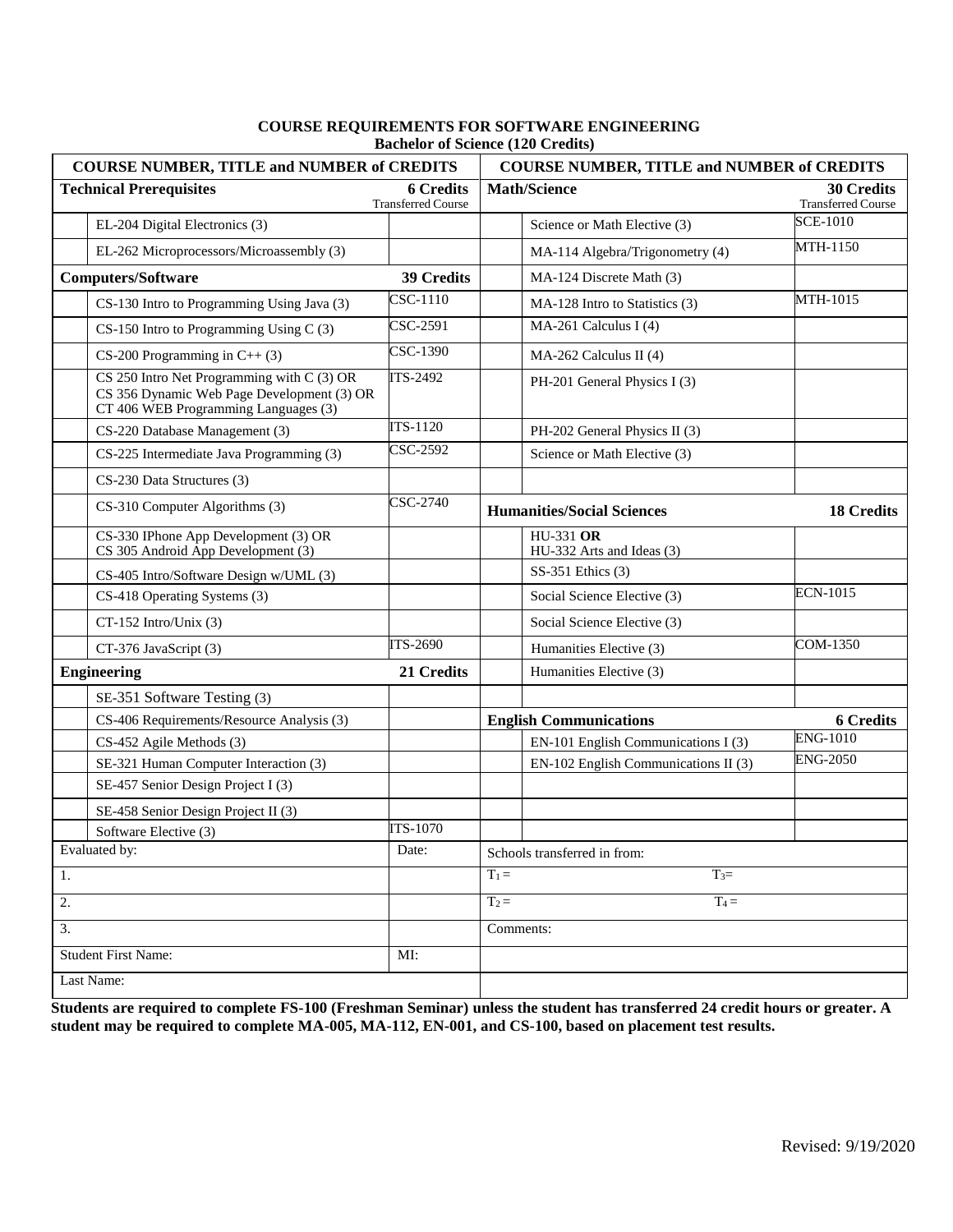#### **Authorizing Signatures**

This agreement is authorized for implementation on the \_\_\_\_\_\_\_\_\_\_ day of \_\_\_\_\_\_\_\_\_, 2020.

Sep 24, 2020

Bradford Sims (Sep 24, 2020 16:10 EDT) Bradford Sims

> Bradford L. Sims, PhD Dr. Eileen Abel Capitol Technology University

[\\_\\_\\_\\_\\_\\_\\_\\_\\_\\_\\_\\_\\_\\_\\_\\_\\_\\_\\_\\_\\_\\_\\_\\_ \\_\\_\\_\\_\\_\\_\\_\\_\\_\\_\\_\\_\\_\\_\\_\\_\\_\\_\\_\\_\\_\\_\\_\\_\\_\\_\\_\\_](https://na2.documents.adobe.com/verifier?tx=CBJCHBCAABAAQL8RLHQaDt3Vpm2Y32Zd_6IR8ut__ATJ) Eileen Abel (Sep 24, 2020 16:50 EDT)

President<br>
Capitol Technology University<br>
College of Southern Maryland<br>
College of Southern Maryland

Steve McCaskey

Stephen J. McCaskey, PhD Vice President for Academic Affairs Capitol Technology University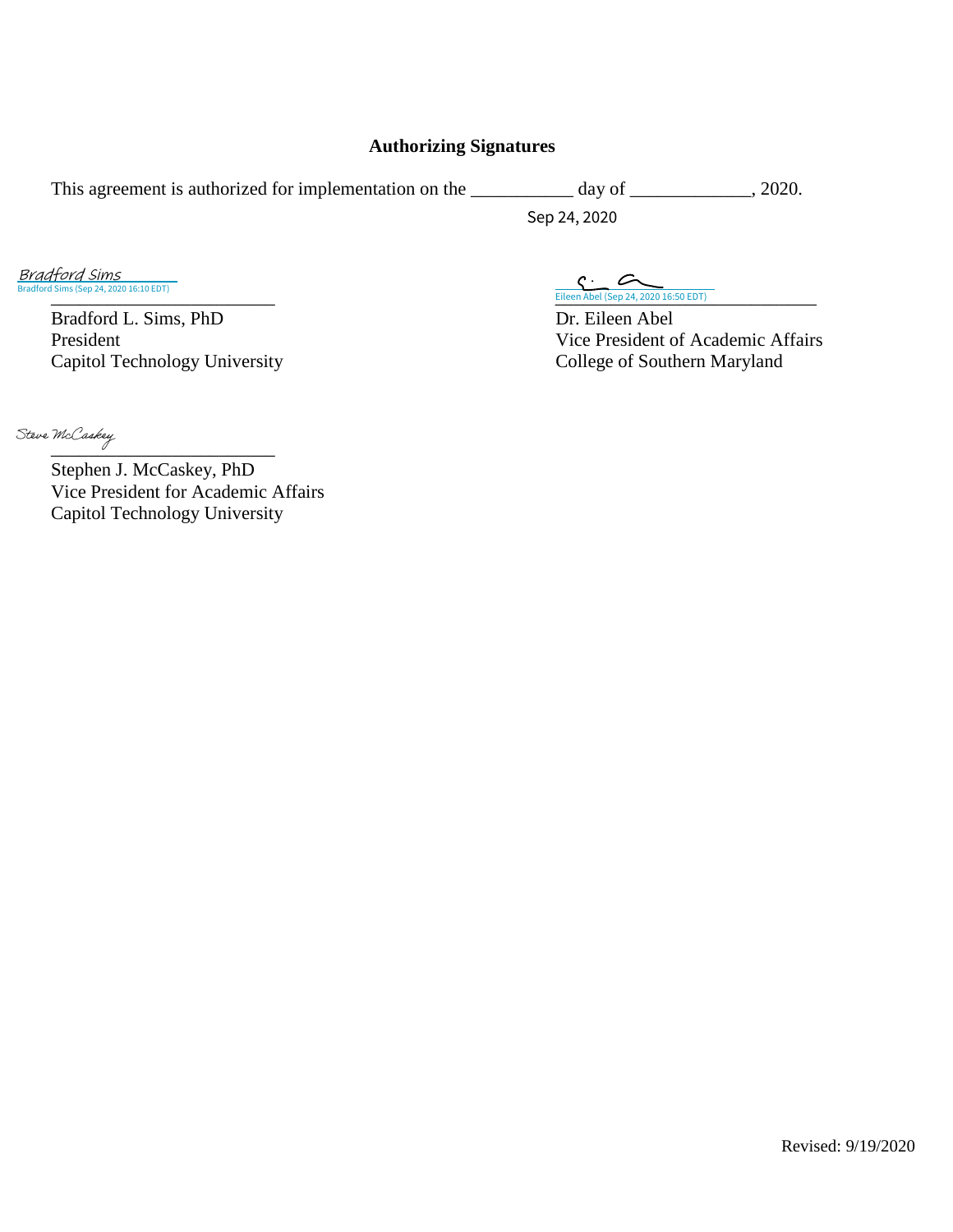# CSM & Capitol Technology University Software Development to Software Engineering Articulation Agreement for Signature

Final Audit Report 2020-10-12

| Created:        | 2020-09-24                                  |
|-----------------|---------------------------------------------|
| By:             | Jacquelyn Rogers (jgrogers@csmd.edu)        |
| Status:         | Signed                                      |
| Transaction ID: | CBJCHBCAABAAQL8RLHQaDt3Vpm2Y32Zd_6IR8ut_ATJ |

## "CSM & Capitol Technology University Software Development to Software Engineering Articulation Agreement for Signature" Hist ory

- **D** Document created by Jacquelyn Rogers (jgrogers@csmd.edu) 2020-09-24 - 6:42:45 PM GMT- IP address: 24.233.210.107
- $\boxtimes$  Document emailed to Eileen Abel (edabel@csmd.edu) for signature 2020-09-24 - 7:00:58 PM GMT
- Document emailed to steve mccaskey (sjmccaskey@captechu.edu) for signature 2020-09-24 - 7:00:58 PM GMT
- Document emailed to Bradford Sims (bsims@captechu.edu) for signature 2020-09-24 - 7:00:58 PM GMT
- **Email viewed by Bradford Sims (bsims@captechu.edu)** 2020-09-24 - 8:09:43 PM GMT- IP address: 96.244.7.205
- $\mathscr{O}_\bullet$  Document e-signed by Bradford Sims (bsims@captechu.edu) Signature Date: 2020-09-24 - 8:10:07 PM GMT - Time Source: server- IP address: 96.244.7.205
- **Email viewed by Eileen Abel (edabel@csmd.edu)** 2020-09-24 - 8:50:50 PM GMT- IP address: 74.96.211.129
- $\mathscr{O}_\mathbf{G}$  Document e-signed by Eileen Abel (edabel@csmd.edu) Signature Date: 2020-09-24 - 8:50:58 PM GMT - Time Source: server- IP address: 74.96.211.129
- **Email viewed by steve mccaskey (sjmccaskey@captechu.edu)** 2020-10-05 - 5:22:24 PM GMT- IP address: 69.140.132.189

**Adobe Sign**